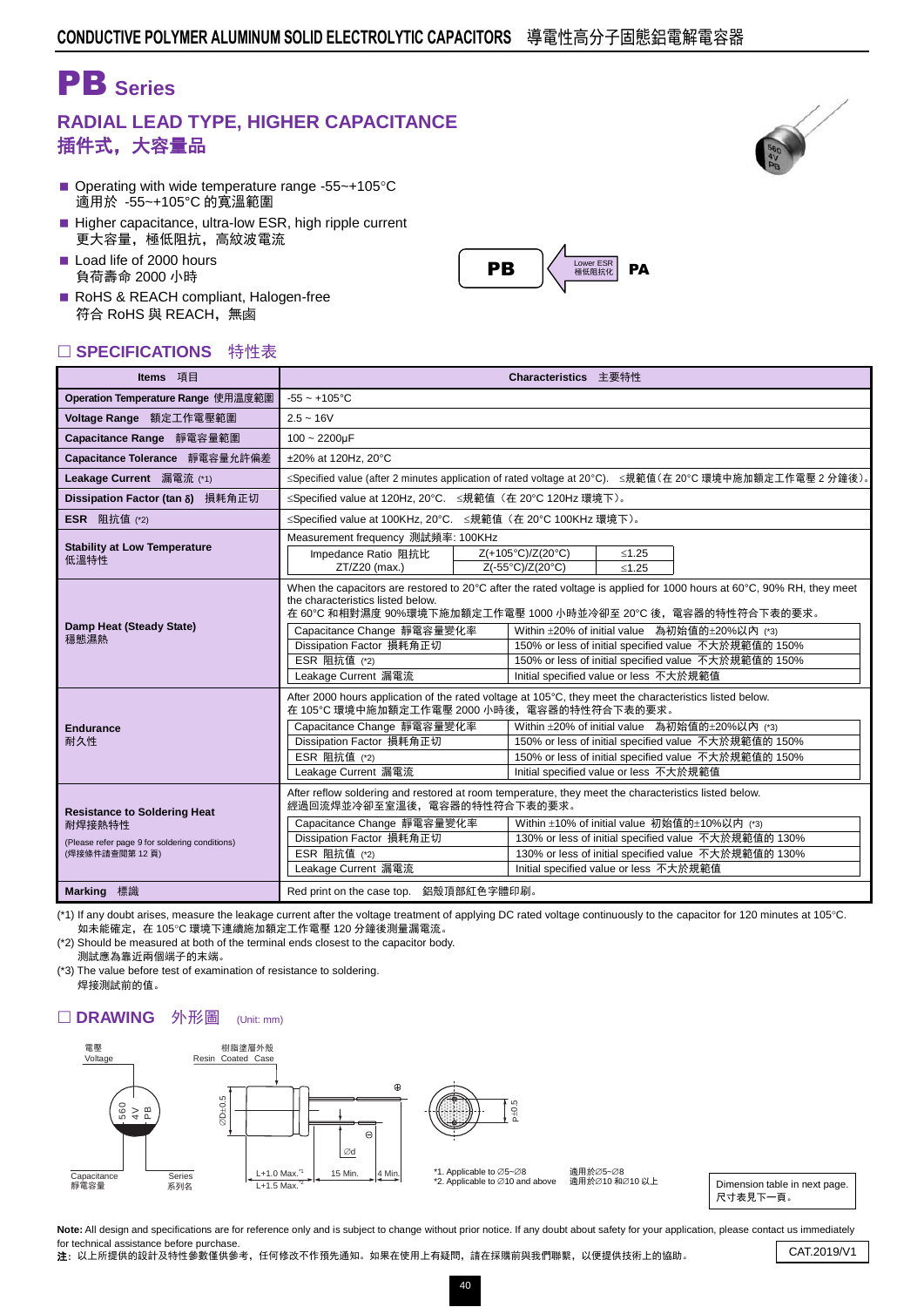# PB **Series**

### □ DIMENSIONS 尺寸表 (Unit: mm)

| $ØD \times L$ | $5 \times 8/9$ | $5 \times 12$ | $5.5 \times 9$ | $6.3 \times 8/9$ | $6.3 \times 11/12$ | $8 \times 8/9$ | $8 \times 11/12$ | $10 \times 12/16$ |
|---------------|----------------|---------------|----------------|------------------|--------------------|----------------|------------------|-------------------|
|               | 2.0            | 2.0           | 2.0            | 2.5              | 2.5                | 3.5            | 3.5              | 5.0               |
| Ød            | 0.5            | 0.5           | 0.5            | 0.6              | 0.6                | 0.6            | 0.6              | 0.6               |
|               | 8.0/9.0        | 12.0          | 9.0            | 8.0/9.0          | 11.0/12.0          | 8.0/9.0        | 11.0/12.0        | 12.0/16.0         |

#### **DIMENSIONS & STANDARD RATINGS** 規格尺寸及標準參數

|                         | WV(V)                  |                                       |                                                          | (0E)<br>2.5                           |                                                         |                                                               | (0G)<br>$\overline{4}$                |                                                         |                                        |                                                  |                                                                      |  |  |
|-------------------------|------------------------|---------------------------------------|----------------------------------------------------------|---------------------------------------|---------------------------------------------------------|---------------------------------------------------------------|---------------------------------------|---------------------------------------------------------|----------------------------------------|--------------------------------------------------|----------------------------------------------------------------------|--|--|
| Cap.<br>容量<br>$(\mu F)$ | <b>Parameter</b><br>參數 | <b>Case size</b><br>$ØDxL$ (mm)<br>尺寸 | <b>Dissipation</b><br>factor<br>$(\tan \delta)$<br>損耗角正切 | Leakage<br>current<br>$(A\mu)$<br>漏電流 | ESR ( $m\Omega$ )<br>max. 20°C.<br><b>100KHz</b><br>阻抗值 | <b>Ripple current</b><br>(mA rms)<br>105°C.<br>100KHz<br>紋波電流 | <b>Case size</b><br>$ØDxL$ (mm)<br>尺寸 | <b>Dissipation</b><br>factor<br>$(tan \delta)$<br>損耗角正切 | Leakage<br>current<br>$(\mu A)$<br>漏電流 | ESR ( $m\Omega$ )<br>max. 20°C.<br>100KHz<br>阻抗值 | <b>Ripple current</b><br>(mA rms)<br>105°C.<br><b>100KHz</b><br>紋波電流 |  |  |
| 560                     | 561                    | $6.3 \times 8$                        | 0.08                                                     | 280                                   | 7                                                       | 5900                                                          | $6.3 \times 8$                        | 0.08                                                    | 448                                    | 9                                                | 5900                                                                 |  |  |
| 680                     | 681                    |                                       |                                                          |                                       |                                                         |                                                               | $6.3 \times 8$                        | 0.08                                                    | 544                                    | 9                                                | 5900                                                                 |  |  |
| 820                     | 821                    | $6.3 \times 8$<br>$(8 \times 8)$      | 0.08<br>(0.08)                                           | 410<br>(410)                          | (7)                                                     | 5900<br>(5900)                                                | $6.3 \times 11$                       | 0.08                                                    | 656                                    | 7                                                | 6150                                                                 |  |  |
| 1000                    | 102                    | $6.3 \times 8$                        | 0.08                                                     | 500                                   |                                                         | 5900                                                          |                                       |                                                         |                                        |                                                  |                                                                      |  |  |
| 1200                    | 122                    |                                       |                                                          |                                       |                                                         |                                                               | $6.3 \times 11$                       | 0.08                                                    | 960                                    | ⇁                                                | 6150                                                                 |  |  |
| 1500                    | 152                    | $8 \times 8$                          | 0.08                                                     | 750                                   |                                                         | 6100                                                          |                                       |                                                         |                                        |                                                  |                                                                      |  |  |

|                         | WV(V)           |                                                                          |                                                          | 6.3<br>(0J)                            |                                                         |                                                                      | 10(1A)                                             |                                                          |                                        |                                                         |                                                                      |  |
|-------------------------|-----------------|--------------------------------------------------------------------------|----------------------------------------------------------|----------------------------------------|---------------------------------------------------------|----------------------------------------------------------------------|----------------------------------------------------|----------------------------------------------------------|----------------------------------------|---------------------------------------------------------|----------------------------------------------------------------------|--|
| Cap.<br>容量<br>$(\mu F)$ | Parameter<br>參數 | <b>Case size</b><br>ØD×L (mm)<br>尺寸                                      | <b>Dissipation</b><br>factor<br>$(\tan \delta)$<br>損耗角正切 | Leakage<br>current<br>$(\mu A)$<br>漏電流 | ESR ( $m\Omega$ )<br>max. 20°C.<br><b>100KHz</b><br>阻抗值 | <b>Ripple current</b><br>(mA rms)<br>105°C.<br><b>100KHz</b><br>紋波電流 | <b>Case size</b><br>$ØDxL$ (mm)<br>尺寸              | <b>Dissipation</b><br>factor<br>$(\tan \delta)$<br>損耗角正切 | Leakage<br>current<br>$(\mu A)$<br>漏電流 | ESR ( $m\Omega$ )<br>max. 20°C.<br><b>100KHz</b><br>阻抗值 | <b>Ripple current</b><br>(mA rms)<br>105°C.<br><b>100KHz</b><br>紋波電流 |  |
| 270                     | 271             | $5 \times 8$                                                             | 0.08                                                     | 340                                    | 10                                                      | 3200                                                                 | $6.3 \times 8$                                     | 0.08                                                     | 540                                    | 10                                                      | 4100                                                                 |  |
| 330                     | 331             | $5 \times 8$<br>$(6.3 \times 5)$<br>(6.3 × 6)<br>$(6.3 \times 8)$        | 0.08<br>(0.08)<br>(0.08)<br>(0.08)                       | 415<br>(415)<br>(415)<br>(415)         | 10<br>$\binom{9}{9}$<br>$\zeta(9)$                      | 3200<br>(4800)<br>4800)<br>(5000)                                    | $6.3 \times 8$<br>$(8 \times 8)$                   | 0.08<br>(0.08)                                           | 660<br>(660)                           | 12<br>(12)                                              | 4500<br>(4620)                                                       |  |
| 390                     | 391             | $6.3 \times 8$<br>$(8 \times 8)$                                         | 0.08<br>(0.08)                                           | 491<br>(491)                           | 12<br>(12)                                              | 3100<br>(3300)                                                       |                                                    |                                                          |                                        |                                                         |                                                                      |  |
| 470                     | 471             | $5 \times 9$<br>$(6.3 \times 8)$                                         | 0.08<br>(0.08)                                           | 592<br>(592)                           | 12<br>(9)                                               | 3600<br>(5900)                                                       | $6.3 \times 8$<br>$(8 \times 8)$                   | 0.08<br>(0.08)                                           | 940<br>(940)                           | 9<br>(10)                                               | 5400<br>(5600)                                                       |  |
| 560                     | 561             | $6.3 \times 8$<br>$(8 \times 8)$                                         | 0.08<br>(0.08)                                           | 705<br>(705)                           | 9<br>(8)                                                | 5900<br>(5900)                                                       | $8 \times 8$                                       | 0.08                                                     | 1120                                   | 9                                                       | 5600                                                                 |  |
| 680                     | 681             | $5 \times 12$<br>$(6.3 \times 8)$                                        | 0.08<br>(0.08)                                           | 857<br>(857)                           | 15<br>(9)                                               | 5500<br>(5900)                                                       | $6 \times 12$<br>$(8 \times 8)$<br>$(8 \times 11)$ | 0.08<br>(0.08)<br>(0.08)                                 | 1360<br>(1360)<br>(1360)               | 13<br>(9)<br>(9)                                        | 3650<br>(5600)<br>(6100)                                             |  |
| 820                     | 821             | $6.3 \times 9$<br>$(6.3 \times 11)$<br>$(8 \times 8)$<br>$(8 \times 11)$ | 0.08<br>(0.08)<br>(0.08)<br>(0.08)                       | 1033<br>(1033)<br>(1033)<br>(1033)     | 9<br>(7)<br>(9)<br>(9)                                  | 5900<br>(6150)<br>(5900)<br>(6150)                                   | $8 \times 11$                                      | 0.08                                                     | 1640                                   | 9                                                       | 6100                                                                 |  |
| 1000                    | 102             | $6 \times 11$<br>$(8 \times 8)$<br>$(8 \times 11)$                       | 0.08<br>(0.08)<br>(0.08)                                 | 1260<br>(1260)<br>(1260)               | 12<br>(10)<br>(9)                                       | 6150<br>(6000)<br>(6150)                                             | $8 \times 11$                                      | 0.08                                                     | 2000                                   | 9                                                       | 6200                                                                 |  |
| 1200                    | 122             | $6.3 \times 12$<br>$(8 \times 12)$                                       | 0.08<br>(0.08)                                           | 1512<br>(1512)                         | 9<br>(9)                                                | 6100<br>(6150)                                                       |                                                    |                                                          |                                        |                                                         |                                                                      |  |
| 1500                    | 152             | $8 \times 12$<br>$(10 \times 12)$                                        | 0.08<br>(0.08)                                           | 1890<br>(1890)                         | 9<br>(9)                                                | 6150<br>(6200)                                                       | $8 \times 12$<br>$(10 \times 12)$                  | 0.08<br>(0.08)                                           | 3000<br>(3000)                         | 10<br>(9)                                               | 5700<br>(6100)                                                       |  |
| 2200                    | 222             | $10 \times 12$                                                           | 0.08                                                     | 2772                                   | 9                                                       | 6200                                                                 | $10 \times 12$                                     | 0.08                                                     | 4400                                   | 9                                                       | 6500                                                                 |  |

|                         | WV(V)                  |                                       |                                                         | (0T)<br>7.5                            |                                                         |                                                                      | (1R)<br>12 <sup>2</sup>                              |                                                          |                                        |                                                         |                                                                      |  |
|-------------------------|------------------------|---------------------------------------|---------------------------------------------------------|----------------------------------------|---------------------------------------------------------|----------------------------------------------------------------------|------------------------------------------------------|----------------------------------------------------------|----------------------------------------|---------------------------------------------------------|----------------------------------------------------------------------|--|
| Cap.<br>容量<br>$(\mu F)$ | <b>Parameter</b><br>參數 | <b>Case size</b><br>$ØDxL$ (mm)<br>尺寸 | <b>Dissipation</b><br>factor<br>$(tan \delta)$<br>損耗角正切 | Leakage<br>current<br>$(\mu A)$<br>漏電流 | ESR (m $\Omega$ )<br>max. 20°C.<br><b>100KHz</b><br>阻抗值 | <b>Ripple current</b><br>(mA rms)<br>105°C.<br><b>100KHz</b><br>紋波電流 | Case size<br>$ØDxL$ (mm)<br>尺寸                       | <b>Dissipation</b><br>factor<br>$(\tan \delta)$<br>損耗角正切 | Leakage<br>current<br>$(\mu A)$<br>漏電流 | ESR ( $m\Omega$ )<br>max. 20°C.<br><b>100KHz</b><br>阻抗值 | <b>Ripple current</b><br>(mA rms)<br>105°C.<br><b>100KHz</b><br>紋波電流 |  |
| 330                     | 331                    |                                       |                                                         |                                        |                                                         |                                                                      | $5 \times 9$<br>$(5.5 \times 9)$<br>$(6.3 \times 8)$ | 0.08<br>(0.08)<br>(0.08)                                 | 792<br>(792)<br>(792)                  | 14<br>(14)<br>(12)                                      | 3800<br>(3800)<br>(2690)                                             |  |
| 500                     | 501                    | $5 \times 9$<br>$(6.3 \times 9)$      | 0.08<br>(0.08)                                          | 750<br>(750)                           | 11<br>(9)                                               | 3800<br>(5900)                                                       |                                                      |                                                          |                                        |                                                         |                                                                      |  |
| 560                     | 561                    | $5 \times 9$<br>$(6.3 \times 9)$      | 0.08<br>(0.08)                                          | 840<br>(840)                           | 11<br>(9)                                               | 4000<br>(5900)                                                       |                                                      |                                                          |                                        |                                                         |                                                                      |  |
| 680                     | 681                    | $6.3 \times 9$                        | 0.08                                                    | 1020                                   | 9                                                       | 5900                                                                 |                                                      |                                                          |                                        |                                                         |                                                                      |  |
| 820                     | 821                    | $6.3 \times 9$                        | 0.08                                                    | 1230                                   | 9                                                       | 5900                                                                 |                                                      |                                                          |                                        |                                                         |                                                                      |  |

Note: All design and specifications are for reference only and is subject to change without prior notice. If any doubt about safety for your application, please contact us immediately for technical assistance before purchase.

for technical assistance before purchase.<br>2: 以上所提供的設計及特性參數僅供參考,任何修改不作預先通知。如果在使用上有疑問,請在採購前與我們聯繫,以便提供技術上的協助。 CAT.2019/V1